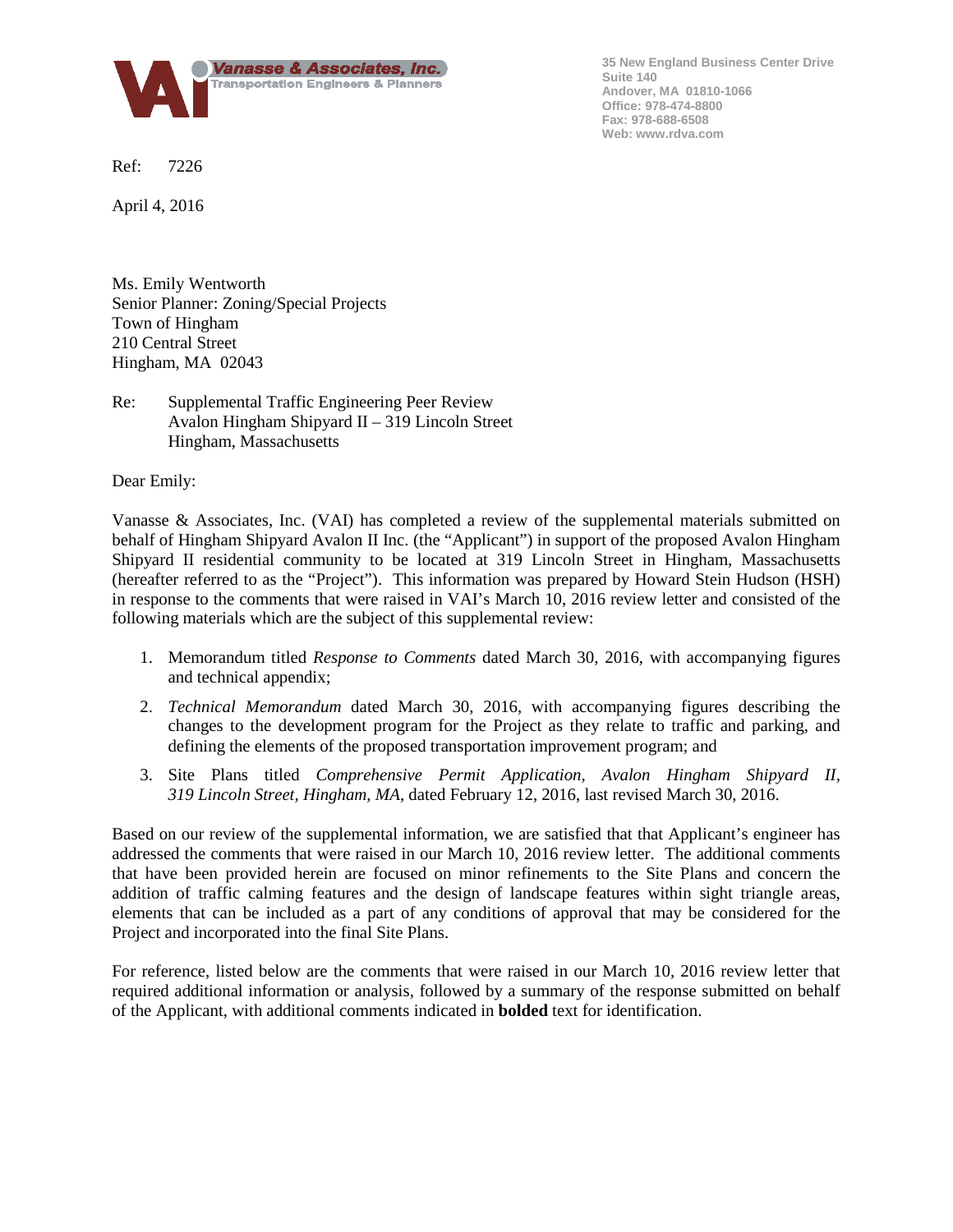Ms. Emily Wentworth April 4, 2016 Page 2 of 8

## **PROJECT CHANGES**

The Applicant has submitted revised Site Plans and supporting analyses documenting refinements to the building program, architecture and site layout for the Project, which will now entail the construction of a 190-unit residential apartment community with 298 parking spaces vs. the previously proposed 250-unit apartment community with 390 parking spaces. As a result of the reduction in the number of residential units, the Project is expected to result in 294 fewer vehicle trips on an average weekday and 470 fewer vehicle trips on a Saturday from the conditions that were assessed in the February 2016 TIAS (up to an approximate 28 percent reduction in weekday and Saturday traffic volumes), with fewer than 100 new vehicle trips now expected as a result of the Project during the weekday and Saturday peak hours (up to an approximate 24 percent reduction in peak-hour traffic).

Although the impacts of the Project have been reduced, the Applicant remains committed to the transportation improvement program that was defined for the larger development program that were identified in the February 2016 TIAS, and as modified based on comments received as a part of the Project review process. These modifications are described herein and are further defined in the *Technical Memorandum* that accompanied HSH's March 30, 2016 *Response to Comments* memorandum.

## **FEBRUARY 25, 2016 TRAFFIC IMPACT AND ACCESS STUDY**

#### **Traffic Volumes and Data Collection**

- **Comment:** *The Applicant's engineer should provide back-up data for the establishment of the composite peak-hour for the study area to include the raw (unadjusted) traffic volume networks and the basis for the peak-hour selected for each time period (weekday morning, weekday evening and Saturday midday).*
- **Response:** The Applicant's engineer indicated that raw traffic count data for the overall network peak hours was used for the intersections along Route 3A between the Lincoln Plaza Drive and Bradley Woods Drive. These volumes were then balanced between the intersections. The individual intersection peak hours were used for the remaining study area intersections given the number of intervening driveways and side streets between the intersections. **No further response required.**

#### **Sight Distance**

**Comment:** *We recommend that any approvals that may be granted for the Project include a condition that that all signs and landscape features that are to be installed as a part of the Project within the sight triangle areas of the Project site driveways and at the Route 3A/USS Amesbury Drive intersection be designed and located so as not to impede lines of sight. Such features should not exceed 2-feet in height as measured from the surface elevation of the Project site driveways or USS Amesbury Drive. In addition, the Applicant should be required to selectively trim/remove vegetation along the Project site frontage and Route 3A within the public right-of-way where necessary in order to enhance sight lines to and from the Project site driveways and USS Amesbury Drive.*

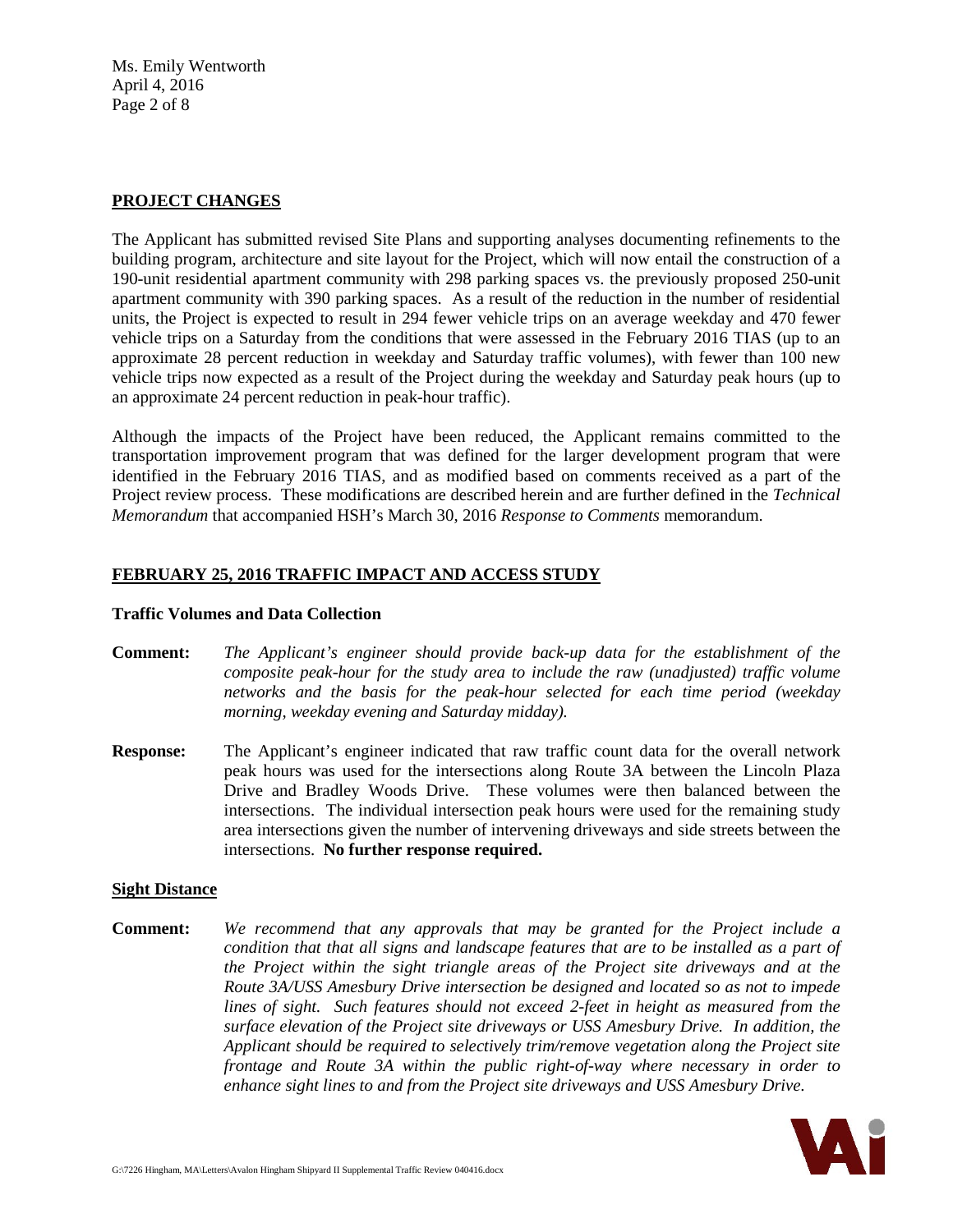**Response:** The Applicant's engineer indicated concurrence with the suggested conditions of approval as they related to lines of sight. **No further response required.**

#### **Recommendations**

- **Comment 1:** *Internal to the Project site, roadways and circulating aisles should be a minimum of 22-feet in width for two-way travel and a minimum of 16-feet in width for one-way travel or where two-way traffic is separated by a raised island (16-foot travel lanes on either side of a raised median or island).*
- **Response:** The Applicant's engineer confirmed that all roadways and circulating aisles within the Project site are 24-feet in width. **No further response required.**
- **Comment 2:** *Where perpendicular parking is proposed, the travel aisle adjacent to the parking shall be a minimum of 23-feet in width in order to accommodate parking maneuvers.*
- **Response:** The Applicant's engineer confirmed that all travel aisles adjacent to perpendicular parking are 24-feet in width. **No further response required.**
- **Comment 3:** *Fire lanes and/or emergency vehicle access roads should be a minimum of 20-feet in width.*
- **Response:** The Applicant's engineer confirmed that all fire and emergency access roads are 24-feet in width. **No further response required.**
- **Comment 4:** *All Signs and pavement markings to be installed within the Project site shall conform to the applicable specifications of the Manual on Uniform Traffic Control Devices (MUTCD).[1](#page-2-0) This note should be added to the Site Plans.*
- **Response:** The requested note has been added to the Site Plans (refer to Sheet C2.00 of the revised (March 30, 2016) Site Plans). **No further response required.**
- **Comment 5:** *Snow windrows within the sight triangle areas of the Project site driveways and at the intersection of Route 3A at USS Amesbury Drive shall be promptly removed where such accumulations would exceed 2-feet in height.*
- **Response:** The Applicant concurred with this recommendation and will coordinate with abutting property owners and MassDOT to the extent necessary. **No further response required.**
- **Comment 6:** *Route 3A/Fottler Road/Bradley Woods Drive – replace crosswalk and stop-line pavement markings.*
- **Response:** The Applicant agreed to include the crosswalk and stop-line replacement as a part of the improvements that are to be completed at the *Route 3A/Fottler Road/Bradley Woods Drive* intersection. **In addition, the Applicant will replace the existing traffic signal**

<span id="page-2-0"></span> $\frac{1}{1}$ *Manual on Uniform Traffic Control Devices* (MUTCD); Federal Highway Administration; Washington, DC; 2009.

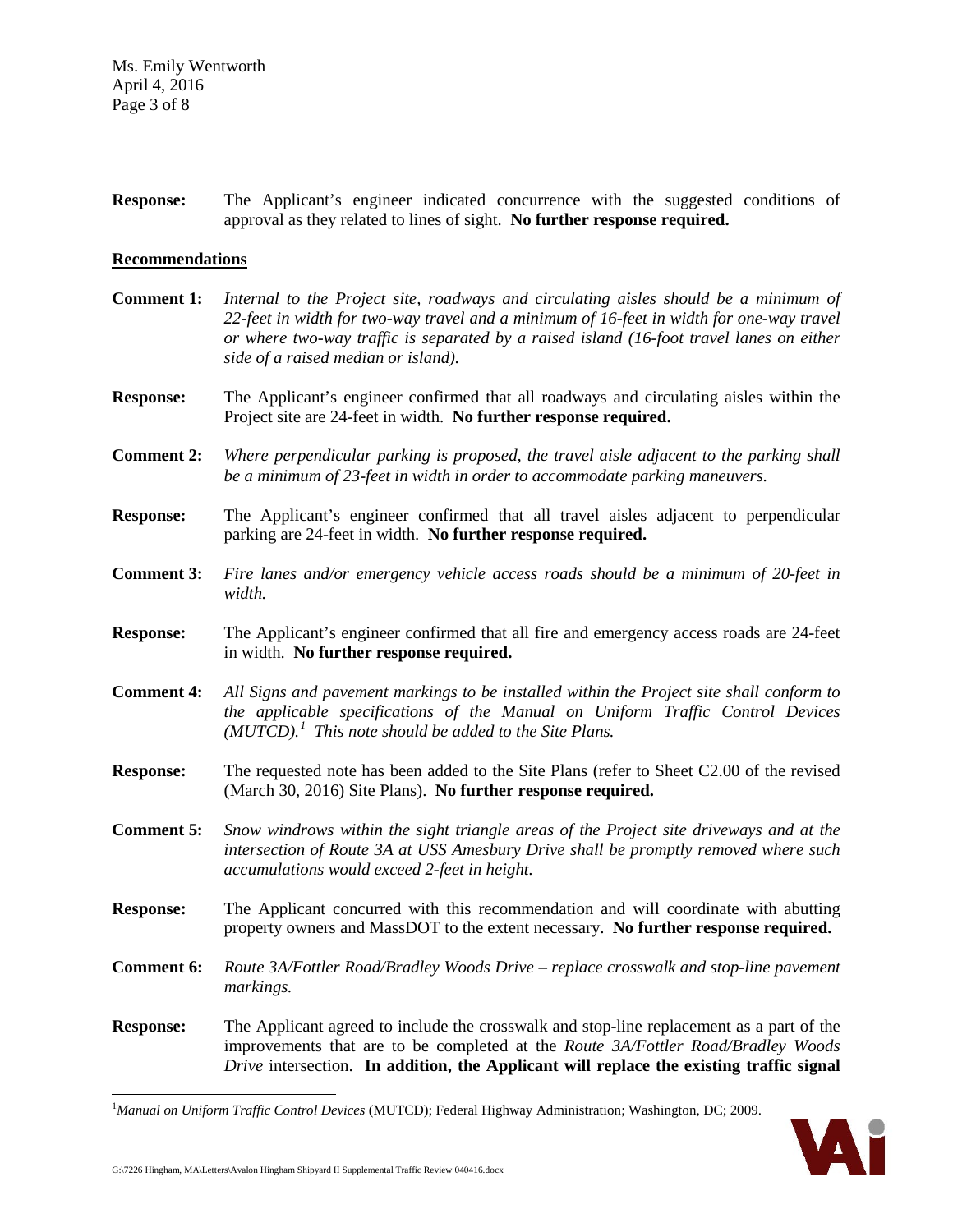## **controller if necessary to accommodate the planned intersection improvements. No further response required.**

- **Comment 7:** *Route 3A/Downer Avenue/Thaxter Street/Lincoln Street – Facilitate and fund the preparation of a Roadway Safety Audit (RSA) which will likely be required by MassDOT before considering the implementation of safety-related improvements at the intersection. The RSA should be completed prior to implementation of specific improvements at the intersection.*
- **Response:** The Applicant has agreed to complete the RSA and to implement the safety enhancements that were defined for the intersection in the February 2016 TIAS as deemed appropriate after the completion of the RSA. **No further response required.**
- **Comment 8:** *Route 3A/USS Amesbury Drive – Expand the channelizing island through a combination of increasing the width (area) of the curbed island where not precluded by truck maneuvering and serrated concrete where truck off-tracking will occur. The combination of these features and the associated edgeline pavement markings should reduce the width of the entering and exiting travel lane to no more than 16-feet and provide for improved channelization to reinforce the left-turn restriction. In addition, a "Right Turn Only" sign should be installed on USS Amesbury Drive approaching Route 3A.*
- **Response:** The Applicant has committed to implementing the recommended improvements at the Route 3A/USS Amesbury Drive subject to review and approval by MassDOT. **No further response required.**
- **Comment 9:** *Beal Street/Fottler Road – Install intersection ahead warning signs (graphic symbol) on Beal Street approaching the intersection and selectively trim trees and vegetation along the north side of Beal Street east of Fottler Road.*
- **Response:** The Applicant has agreed to complete the recommended sign installation and vegetation trimming. **No further response required.**
- **Comment 10:** *Shipyard Drive East/HMS Essington Drive – Reconstruct/replace/install wheelchair ramps as necessary.*
- **Response:** The Applicant has agreed to complete the recommenced pedestrian access improvements subject to approval by the Town and the MBTA. **No further response required.**
- **Comment 11:** *TDM Program – consider adding the following:*
	- − *Information regarding public transportation services, maps, schedules and fare information will be posted in a central location*
	- − *Residents will be encourage to participate in MassRIDES' NuRide program, which rewards individuals that choose to walk, bicycle, carpool, vanpool or that use public transportation to travel to and from work.*

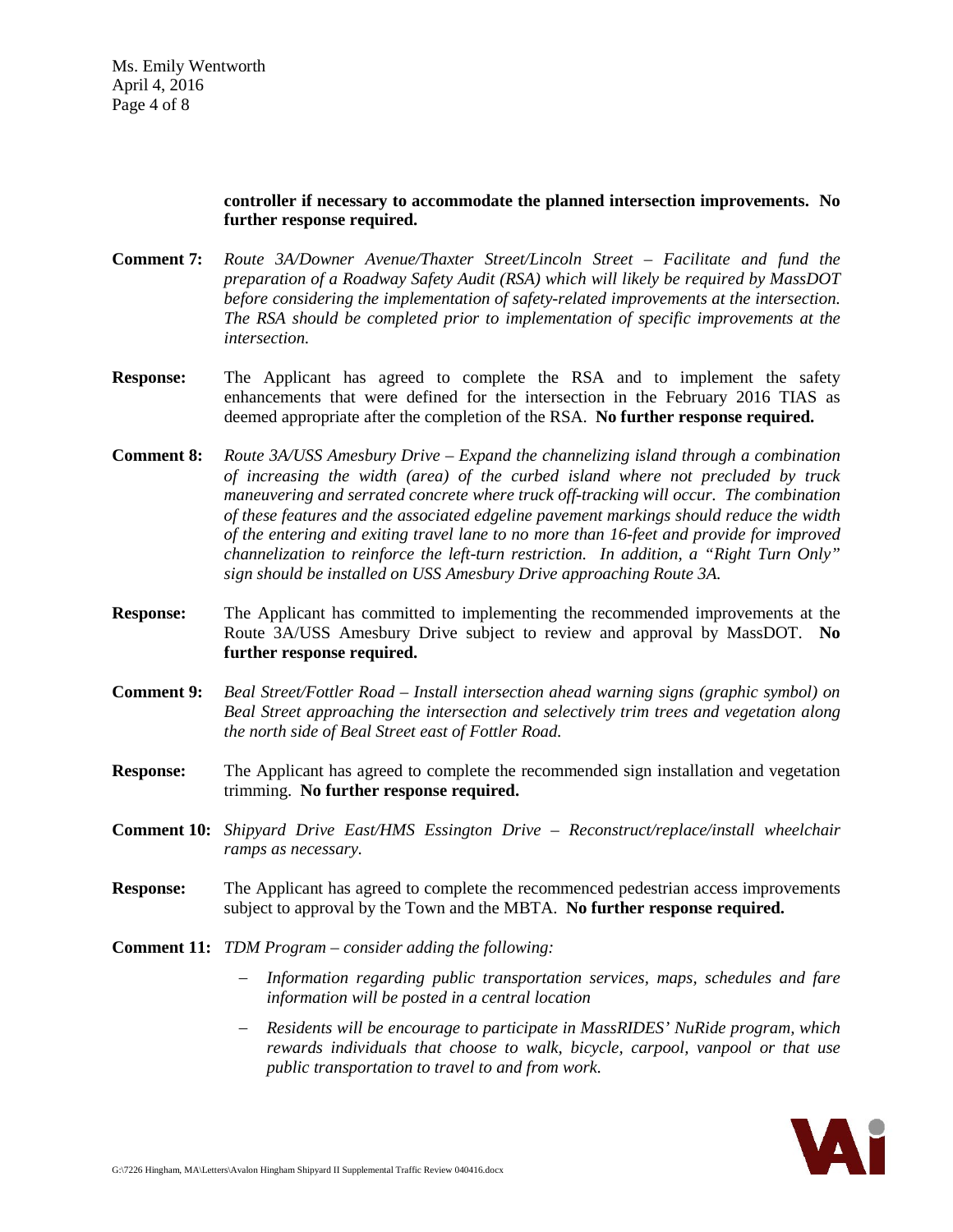Ms. Emily Wentworth April 4, 2016 Page 5 of 8

- − *Residents will be made aware of the Emergency Ride Home (ERH) program available through MassRIDES, which reimburses employees of a participating MassRIDES employer partner worksite that is registered for ERH and that carpool, take transit, bicycle, walk or vanpool to work.*
- **Response:** The Applicant has agreed to implement the recommended TDM measures as a part of the Project. **No further response required.**

## **SITE PLANS (AS REVISED THROUGH MARCH 30, 2016)**

- **Comment 1:** *The Applicant's engineer provided a truck turning analysis for the Town of Hingham Fire Department design vehicle (tower truck) and an intermediate size tractor semitrailer combination (WB-50). The turning analysis demonstrated that the subject vehicles can access and circulate within the Project site in an unimpeded manner; however, we note that the fire truck would need to back-up to exit the visitor parking area. The Applicant's engineer should also provide a turning analysis for an SU-30/40 (small delivery/moving vehicle and trash/recycling vehicle) that demonstrates that the subject vehicle can access and stage in the loading areas without blocking the garage access points. In addition, the analysis should also demonstrate the location and maneuvering required to serve the trash/recycling area.*
- **Response:** The Applicant's engineer provided updated turning analyses for the requisite vehicles for the revised Site Plan. This analysis has demonstrated that the subject vehicles can access and circulate within the Project site in an unimpeded manner. **No further response required.**
- **Comment 2:** *"No Parking Any Time" signs with a supplemental "Tow Away Zone" should be added along both sides of the fire lane. "No Parking Loading Zone" signs should be installed within the designated loading areas.*
- **Response:** The requested signs have been added to the Site Plans (refer to Sheet C2.00 of the revised (March 30, 2016) Site Plans). **No further response required.**
- **Comment 3:** *The proposed sidewalk should be extended along the north side of the building to the stair/lobby area and should include ADA compliant wheelchair ramps at the pedestrian crossings of the driveways to the parking garage.*
- **Response:** A sidewalk has been added along the north side of the proposed building between Shipyard Drive East and the walkway to the lobby/elevator area in the parking garage, continuing thereafter along the north side of the fire lane to USS Amesbury Drive. Crosswalks with ADA compliant wheelchair ramps are provided where pedestrian crossings of driveways and the fire lane are proposed. **We recommend that the crosswalk across the fire lane be constructed as a raised crosswalk and that a speed hump be added between the easternmost garage driveway and USS Amesbury Drive; the proposed raised crosswalk at USS Amesbury Drive should be replaced with stamped asphalt crosswalk (not raised). No further response required.**

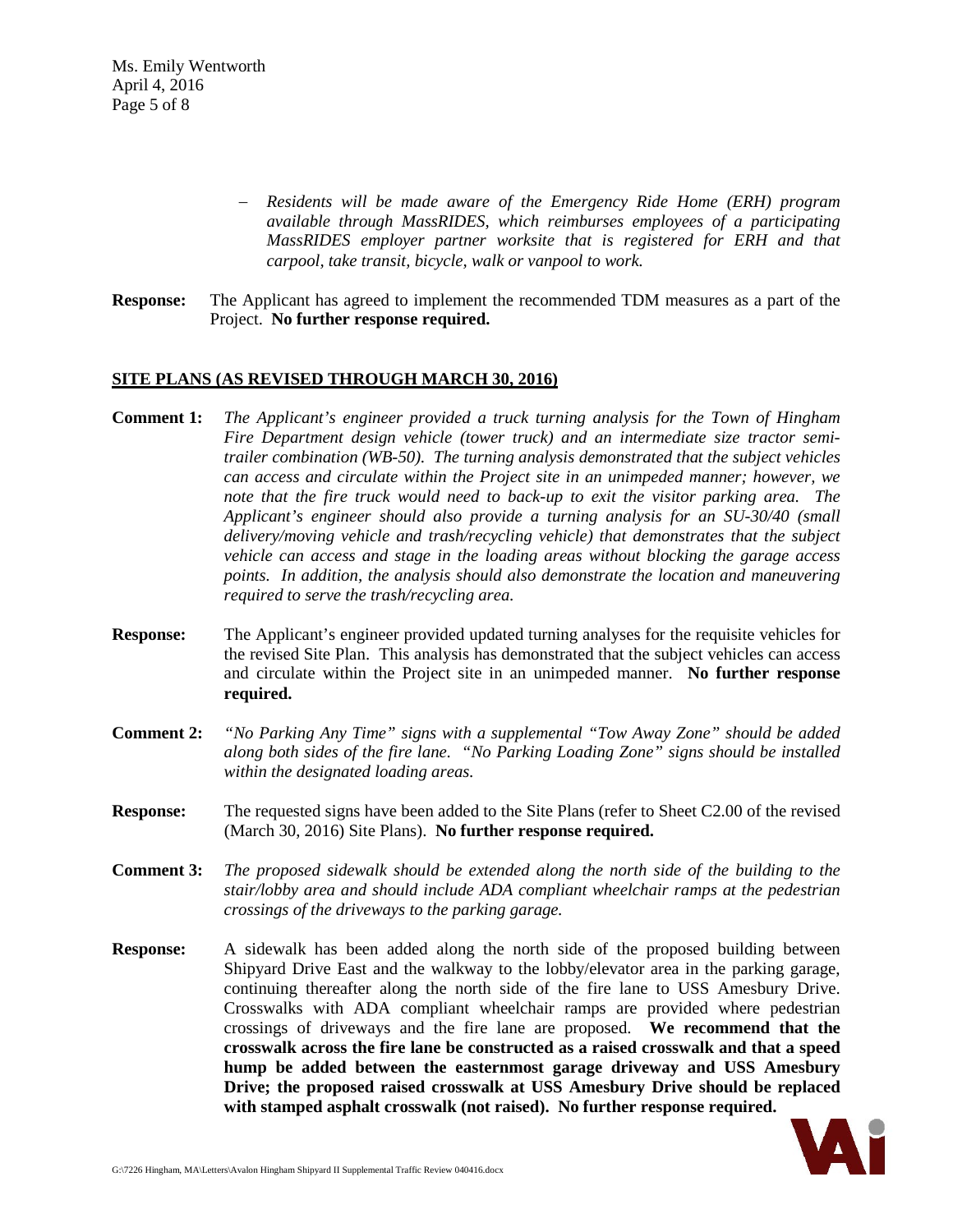Ms. Emily Wentworth April 4, 2016 Page 6 of 8

- **Comment 4:** *A school bus waiting area should be provided within the Project site or at an appropriate location defined in consultation with the Town of Hingham School Department.*
- **Response:** The Applicant has committed to coordinating with the Town of Hingham School Department to determine the most appropriate location for a bus waiting area. **No further response required.**
- **Comment 5:** *An exterior bicycle rack(s) should be provided proximate to the entrance to the fitness center/management office.*
- **Response:** The Applicant has committed to installing a bicycle rack(s) outside of the fitness center/management office (refer to Sheet C1.00 of the revised (March 30, 2016) Site Plans). **No further response required.**
- **Comment 6:** *A sign and pavement marking plan should be provided as a part of the Site Plans in order to verify that the proposed traffic control devices are appropriately designed and located within the Project site.*
- **Response:** A sign and pavement marking plan has been provided as a part of the revised Site Plans (refer to Sheet C2.00 of the revised (March 30, 2016) Site Plans). **No further response required.**
- **Comment 7:** *The sight triangle areas for the Project site driveway intersections with USS Amesbury Drive and at the intersection of Route 3A at USS Amesbury Drive should be added to the Site Plans along with a note to indicate: "Signs, landscaping and other features located within the sight triangle areas shall be designed, installed and maintained so as not to exceed 2-feet in height. Snow windrows located within the sight triangle areas that exceed 2-feet in height or that would otherwise inhibit sight lines shall be promptly removed."*
- **Response:** The sight triangle areas and the requested note have been added to the revised Site Plans (refer to Sheet C2.00 of the revised (March 30, 2016) Site Plans). **The section of Note 3 on Sheet C2.00 that refers to new trees should be revised as follows: "New trees may be planted within this area so long as tree canopies be maintained at a minimum height of 7-feet from the ground." No further response required.**
- **Comment 8:** *A tenant move in/out management plan (narrative) should be provided and reflected in the truck turning analysis for the Project.*
- **Response:** The Applicant's engineer provided a narrative detailing the procedures that will be followed for tenant moves, and includes scheduling of moves with the management office so as to avoid conflicts and to provide direction on the location(s) to stage moving vehicles within the Project site. **No further response required.**
- **Comment 9:** *A narrative should be provided describing how trash and recycling will be collected within the building and then picked-up by the contracted hauler.*

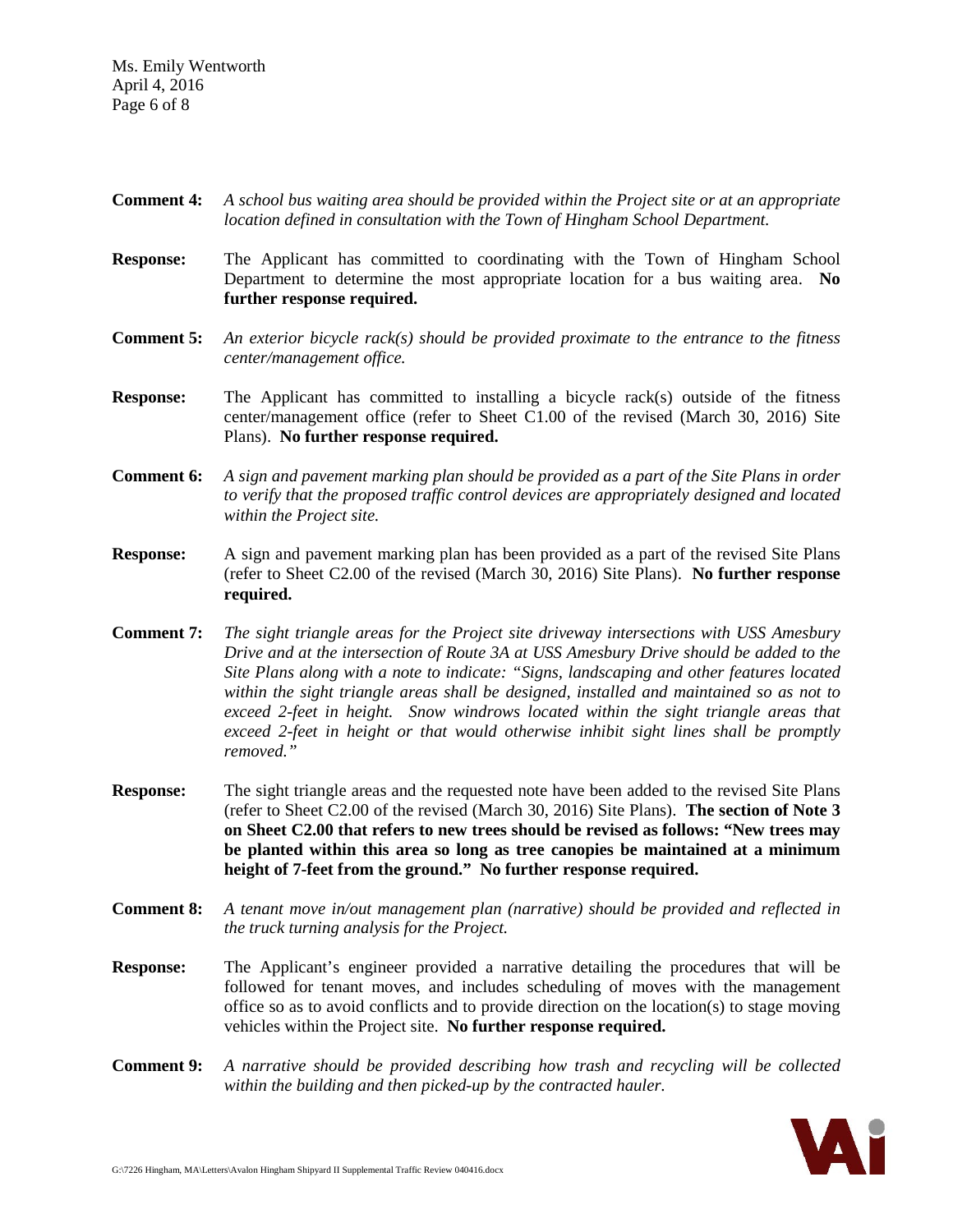Ms. Emily Wentworth April 4, 2016 Page 7 of 8

- **Response:** The Applicant's engineer provided a narrative describing how trash and recycling will be collected in a central location within the building and stored in roll-out containers that the building manager will responsible for moving for pick-up to the loading/service area along the north side of the building. **No further response required.**
- **Comment 10:** *The Applicant should consider incorporating electric vehicle charging stations into the Project and coordinating with ZipCar to locate vehicles at the Project site.*
- **Response:** The Applicant has committed to providing 14 parking spaces with electric vehicle charging stations within the parking garage. In addition, the Applicant indicated that they are not able to provide ZipCar staging within the Project site due to the liability associated with allowing public access to the private residential community. **We concur with the Applicant's position relative to ZipCar staging within the Project site and would suggest that the staging of such vehicles may be more appropriately accommodated within the MBTA parking lot where users of public transportation could then access such vehicles to complete their trips. No further response required.**
- **New Comment: It is recommended that the connection between the visitor parking area and the abutting commercial property fronting along Route 3A be constructed as a speed table consisting of colorized stamped asphalt.**

# **PARKING**

- **Comment:** *The Applicant's engineer should provide the parking demand observations from the adjacent Avalon Hingham Shipyard residential community. The observations should be provided for both a weekday and a Saturday between 6 AM and 9 PM. We note that the parking ratio that is proposed is within the range of values documented by the Institute of Transportation Engineers (ITE)[2](#page-6-0) for an apartment community with a similar level of access to public transportation services.*
- **Response:** The Applicant indicated that there are currently 310 outstanding parking permits that have been issued for the 235 units in the Avalon Hingham Shipyard residential community, 95 percent of which are occupied. This corresponds to a parking ratio of approximately 1.29 parking spaces per residential unit, which increases to a parking ratio of 1.44 spaces per residential unit with consideration of visitor parking. The current Project will provide 298 parking spaces to serve 190 residential units, or a parking ratio of approximately 1.57 parking spaces per residential unit.

**We are in agreement that the proposed parking supply (1.57 parking spaces per residential unit) should be sufficient to accommodate the parking demands of residents and visitors of the Project. No further response required.**

<span id="page-6-0"></span> $\frac{1}{2}$ <sup>2</sup>Parking Generation, 4<sup>th</sup> Edition; Institute of Transportation Engineers; Washington, D.C.; 2010. Observed parking demand ratios for an apartment community were found to range from 0.59 to 1.94 spaces per dwelling unit, with an average parking demand of 1.23 spaces per dwelling unit and an 85<sup>th</sup> percentile peak parking demand of 1.94 spaces per dwelling unit.